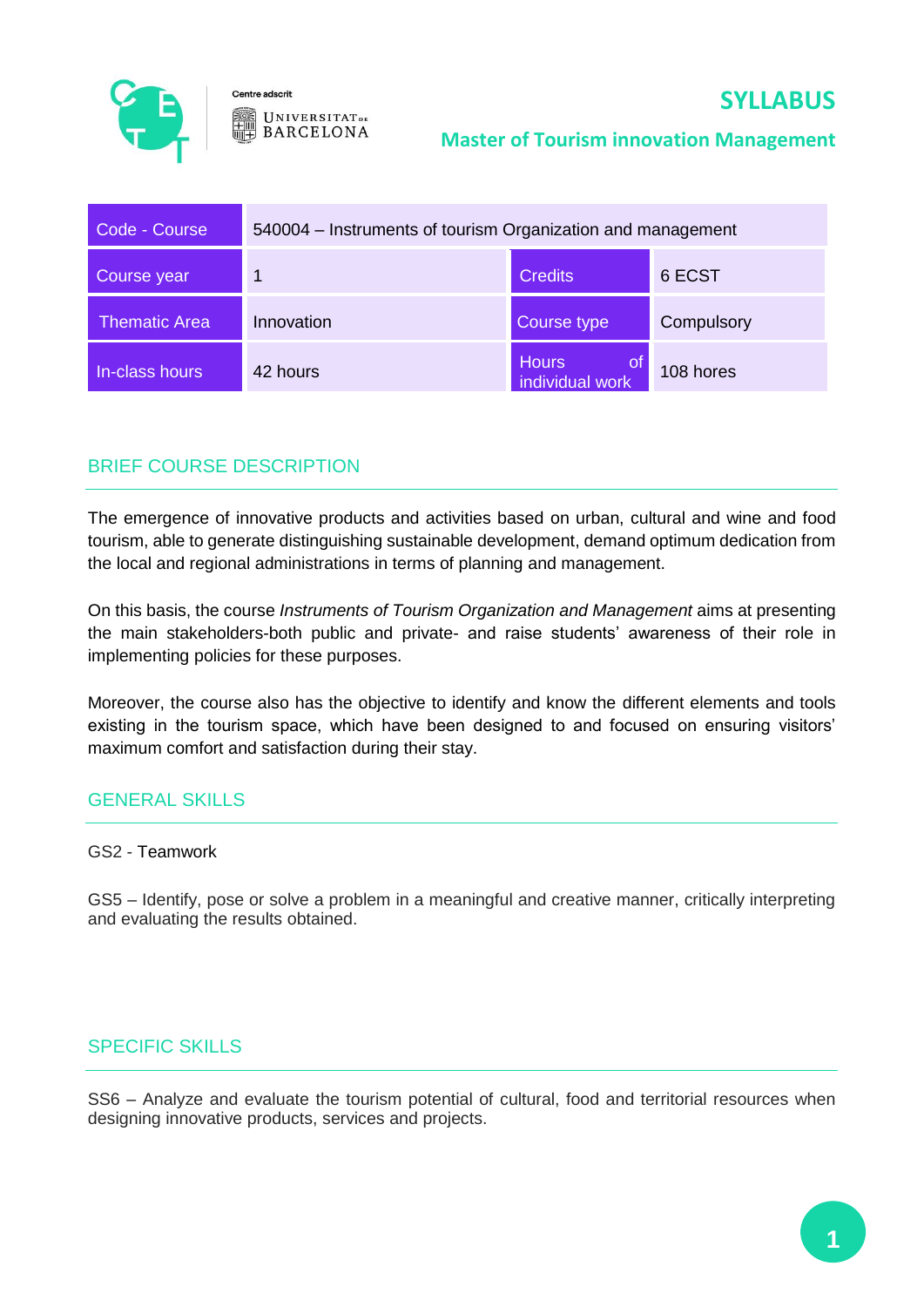

**Master of Tourism innovation Management**

SS7 – Plan and develop sales and communication strategies and actions for tourism projects.

## ACADEMIC CONTENT

- **1. Tools and instruments of destination tourism management.** 
	- 1.1. In-destination customer care and reception systems.
	- 1.2. Deployment of improved visitor reception techniques.
- **2. Planning and organization policies in the tourism sector.**
	- 2.1. Liberalization of services and new trends in tourism.
	- 2.2. Planning in the tourism sector.
	- 2.3. Models of development and tourism management.

## LEARNING METHODOLOGY

The course learning methodology is based on explanation and presentation of concepts and ideas, complemented with practical examples and applied case studies besides group activities and discussions.

### ASSESSMENT SYSTEM

The evaluation process determines the degree of a student's achieved learning with regards to the competencies of the course in hand.

Students are able to request to be evaluated via a system of continuous assessment along the academic year or a single assessment at the end of the established period of time.

**Continuous Assessment** consists of the evaluation of the teaching-learning process based on the continuous monitoring of the student's performance through the acquired comprehension, coursework and exams. Attending a minimum of 80% of the classes is required to follow this system.

**Single Assessment** consists in the evaluation of the student's learning administered at the end of the established period of time. This system of evaluation is available for all students that provide appropriate proof of their inability to regularly attend class. This assessment is determined based on the learning evidences proven through this evaluation.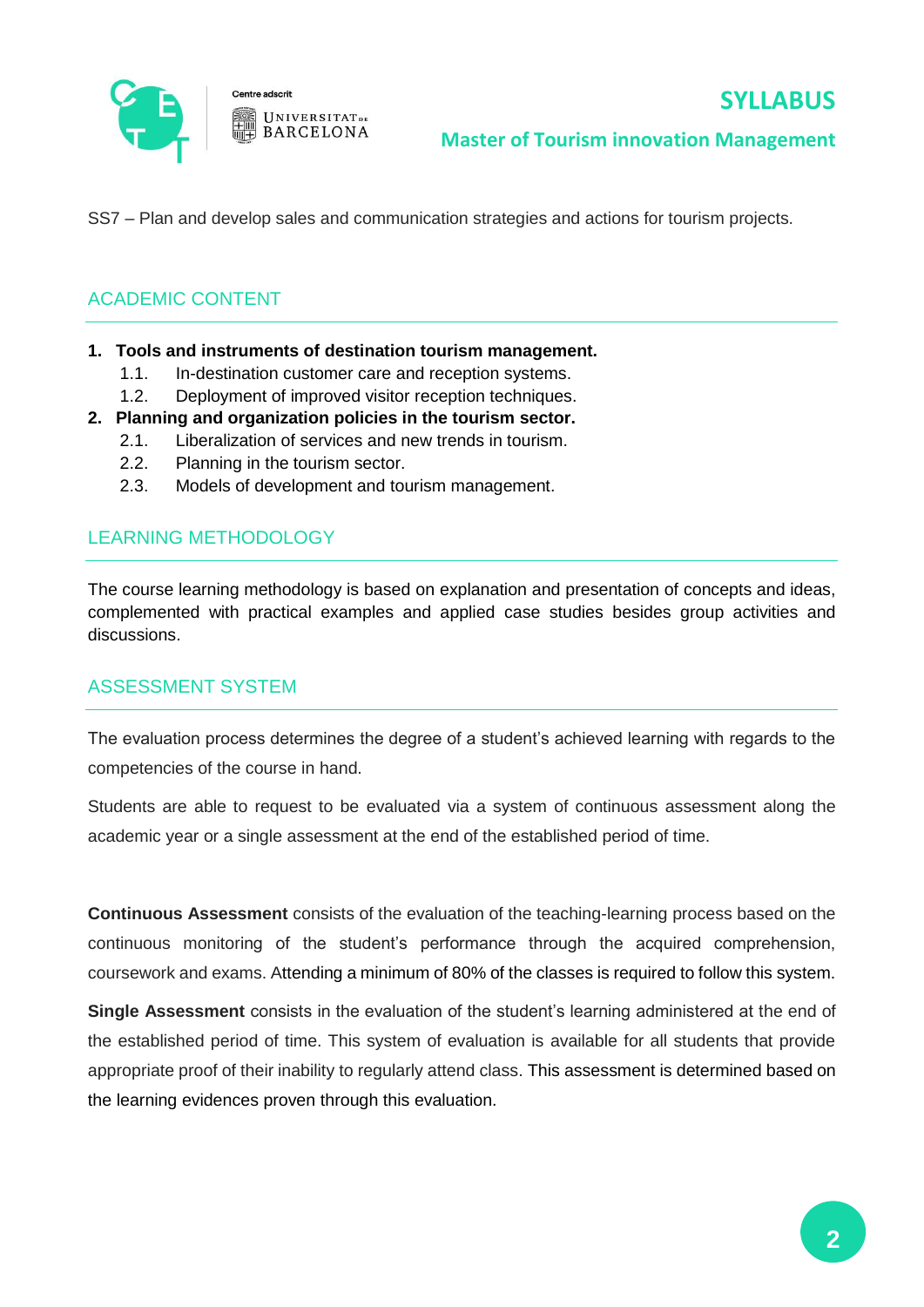

Centre adscrit **UNIVERSITATDE BARCELONA** 

## **Master of Tourism innovation Management**

| <b>Evaluation systems</b> | <b>Continuous</b> | <b>Single</b> |
|---------------------------|-------------------|---------------|
| Activity 1 (group)        | 40 %              | ---           |
| Activity 2 (individual)   | 60%               | 60%           |
| Activity 3 (individual)   | ---               | 40%           |

#### **Review and Reassessment of the Course**

The student has the right to review all the evidences that have been designed for the assessment of learning.

If a student fails to achieve the learning objectives of the course, in order to opt for the reassessment of the course and submit a new reassessment task, it will be mandatory to fulfil one of these conditions:

A) Students must have been awarded a mean grade of 5.0 or higher in relation to the activities carried out throughout the semester without taking into account the final exam/s (both continuous assessment and single assessment) and having attended the final exam.

B) Students must have been awarded a final minimum grade of 4.0 in the overall course.

### **REFERENCES**

AGULERA, M.J. et al. (2003). *Fuentes, tratamiento y representación de la información geográfica*. UNED. Madrid.

ALTUR GRAU, Vicent Jesús. (2002). Ordenació del territori i medi ambient: manual de pràctiques. Universitat Politècnica de Valencia.

BOSQUE SENDRA, Joaquín. (1992).Sistemas de Información Geográfica. Rialp.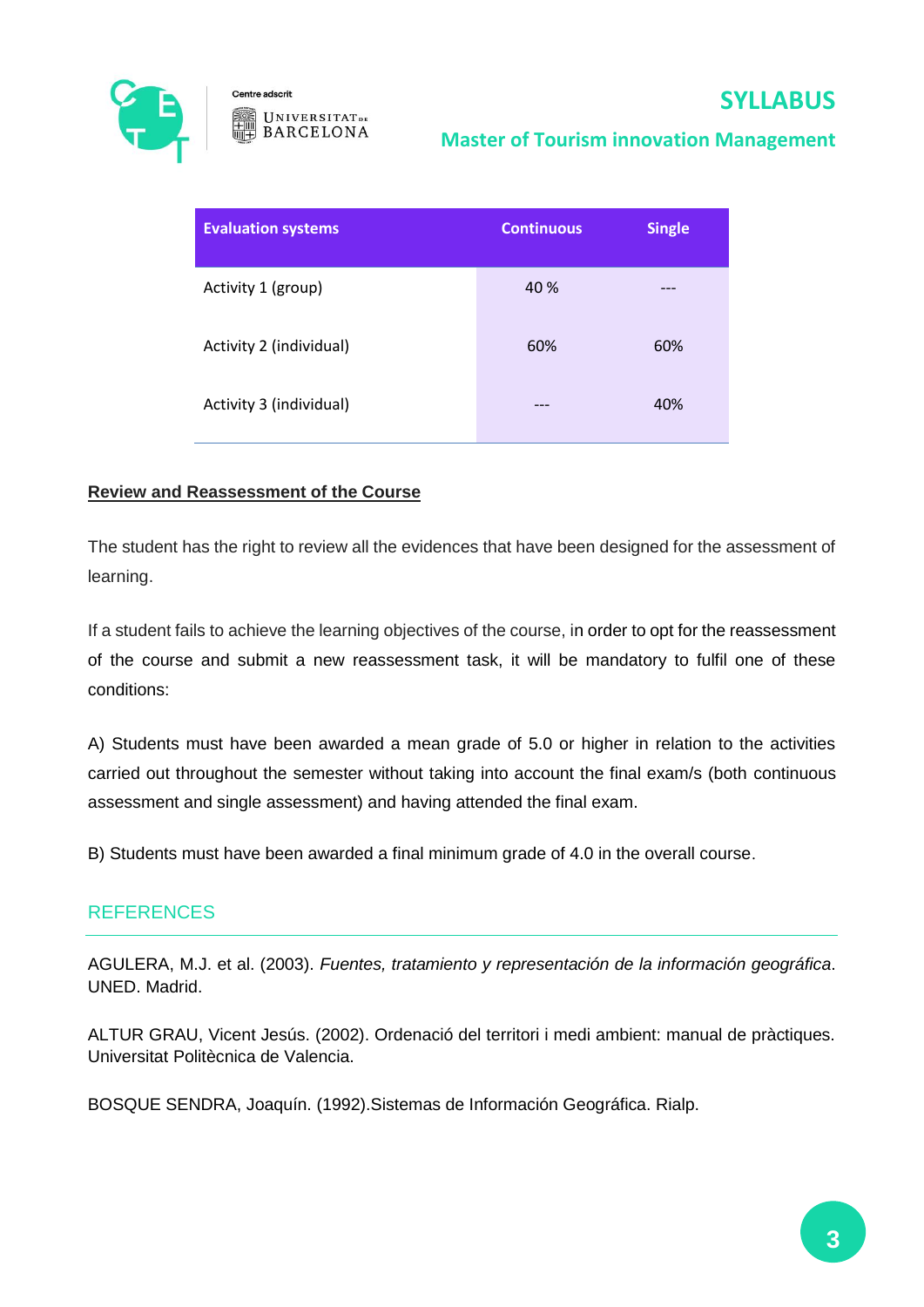

#### **Master of Tourism innovation Management**

CALS, J. VAQUÉ, E. i CAPELLA, J. (1997) Gestió Pública del Turisme. Manural de les Administracions locals de les zones de interés. Barcelona: Fundació Carles Pi i Sunyer.

LÓPEZ, I. (1997) Señalética: Análisis y Normalización. Prototipo de Programa Señalético, Ed. Universidad de Granada. Granada.

GREVTSOVA, I (2013): El patrimonio urbano al alcance de la mano: arquitectura, urbanismo y apps Her&Mus. Heritage & Museography, 13: Editorial Trea. Gijón.

IMBERT-BOUCHARD, D y SERRANO, D (2009). Anàlisis de mercat: la Catalunya que es ven a les principals guies turístiques. Atles del Turisme a Catalunya. Mapa Nacional de l'Oferta i els Productes Turístics, Departament d'Innovació, Universitats i Empresa. Generalitat de Catalunya. Barcelona.

IMBERT-BOUCHARD, D; LLONCH, N; MARTÍN, C; OSÀCAR, E (2013): Turismo cultural y apps. un breve panorama de la situación actual Her&Mus. Heritage & Museography, 13: Editorial Trea. Gijón.

MIRABELL, O. (2007) Gestió de Oficines de Turisme. Barcelona: Editorial UOC

PLANELLS, M.; CRESPI, M (2002) Información Turística en Destino, Editorial Síntesis. Madrid

VANCELLS, A. (2007). Estrategia y gestión del turismo en el municipio. Escola Universitària de Turisme i Direcció Hotelera UAB. Barcelona

VAQUERO, M. de la (2002). La ciudad histórica como destino turístico. Barcelona: Ariel Turismo.

VVAA. Manual de Identidad: Rótulos, Señalizaciones y Publicidad. Madrid, Ministerio de Fomento, Madrid. España. 1994

VVAA. (1999-2002-2006-2010-2012) Congresos Nacionales de Turismo y Tecnologías de la Información y las Comunicaciones. TURITEC. Escuela Universitaria de Turismo de Málaga.